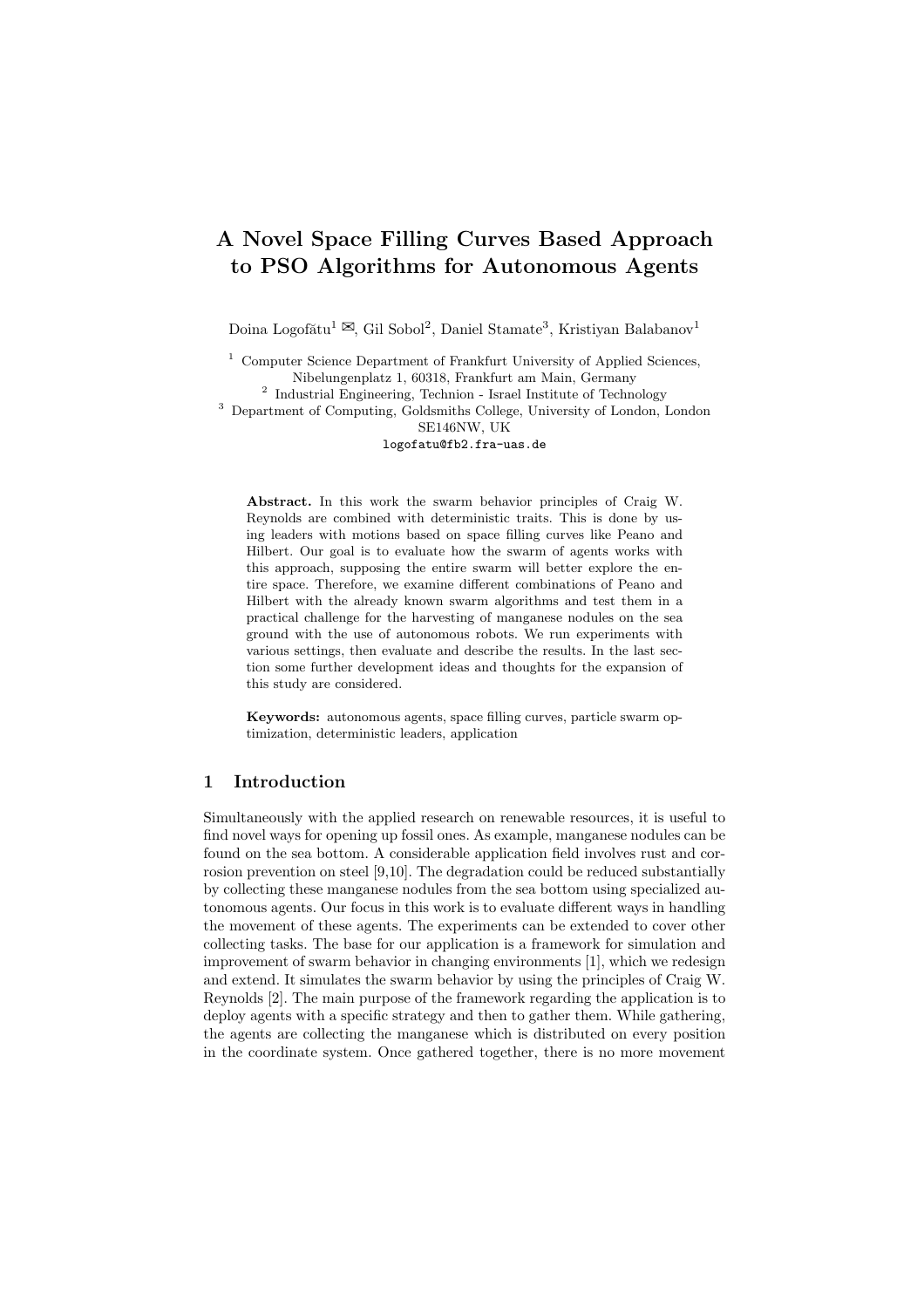and the simulation ends. Naturally manganese occurs in form of nodules, thus it is distributed uniformly. For the different forms of the manganese distributions, we created several benchmarks used in the results' comparison. The next step of improvement would be the collecting procedure. The greater distance the agents move, the higher is the probability to find manganese. Consequently, we intend to reach a way for passing through a larger area. The easiest solution would be to define for each agent its own path. This would probably scatter the swarm because of the bad orientation, the changing environment and the uneven surface. Most of the research works regarding swarm behavior are inspired by nature like genetic algorithms or particle swarm optimization. These outcomes focus on fish schools or bird flocks. An alternative discussion could consider, for example, a pack of wolves. A pack of wolves means actually autonomous individuals with a specific hierarchy. Not every wolf has the same power regarding decisions for the pack. Normally there is one wolf who leads the group and the others are followers [11]. This contribution aims to study this notion more closely. We intend to set one or more leaders who will move after a given route, but still be part of the swarm, and the rest calculate their new position, that means every iteration in consideration of all agents.

# 2 Background

This section introduces previous work the application is based on, followed by three main topics: Moving Algorithms, Particle Swarm Optimization, Hilbert and Peano Curves.

#### 2.1 Framework for Adaptive Swarms Simulation and Optimization

The application we consider first is based on [1]. The framework is an application that runs a simulation of autonomous robots using moving algorithms Random, Square, Circle, Gauss, and Bad Centers [1]. It contains several fundamental deployment strategies used from where the moving algorithms start. The front end uses the open source framework of *processing.org* [4]. It creates the chosen deployment strategies and calculates the movement of the autonomous agents, as well as the collection of manganese nodules. In addition, the number of agents can be settled and it counts the distance in walked meters of all agents together.

#### 2.2 Moving Algorithms

In our practical application, it is required to build a swarm of autonomous agents, where each agent individually moves forward taking into consideration the other agents of the group. There are efficient algorithms for swarm behavior and movement of agents that are implemented in the application [6]. The previous work [1] uses a simplification of the bird flock movement described by Craig W. Reynolds [2]. The contribution implemented three different algorithms that run simultaneously: cohesion, separation, alignment.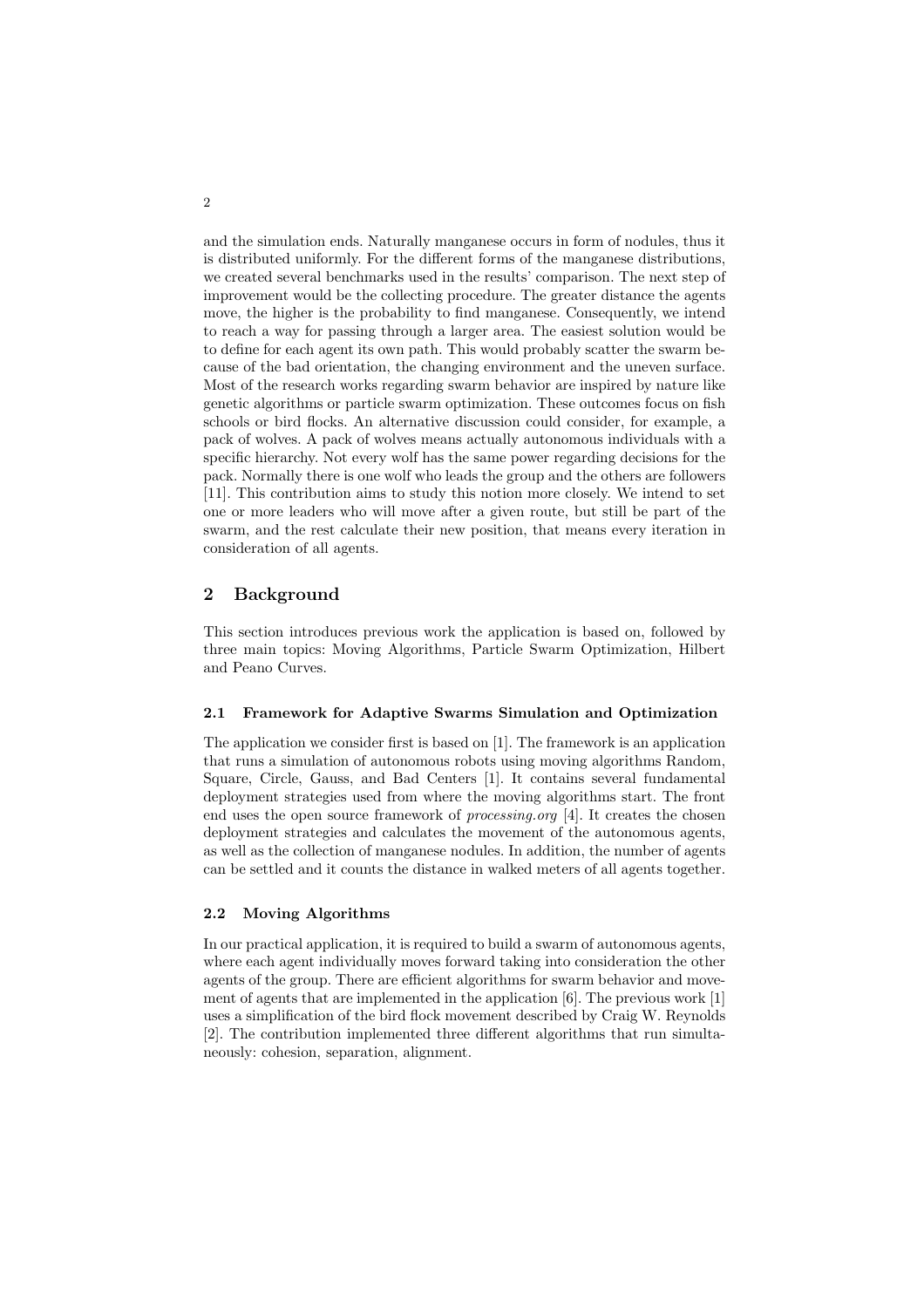#### 2.3 Particle Swarm Optimization

Particle Swarm Optimization (PSO) was introduced in 1995 by J. Kennedy and R. Eberhart [6]. The innovation was building swarm behavioral approaches for solving problems by iteratively improving a candidate's solution until termination criteria is satisfied [7]. It is similar to a genetic algorithm as both algorithms are initialized with a random population, in PSO called particles. The difference is that in PSO algorithms, each particle is assigned to a randomized velocity and the particles move through hyperspace. Each particle is defined by its position, velocity, current objective value and personal best value of all time. PSO also keeps track of the global best value that is the best objective value of all particles and also the corresponding position.

#### 2.4 Space Filling Curves

A Space Filling Curve is a special function of calculus that fully covers a two or three dimensional space. Giuseppe Peano (1858-1932) discovered them first in 1890. He wanted to create a continuous mapping construction from the unit interval onto the unit square [7].

Peano Curve. Till 1890 one assumed that a constant curve with parametric function of only one variable  $x = \phi(t)$  and  $y = \psi(t)$ , cannot reflect surjectively the unit interval onto the unit square. The reason for this was the theorem of Eugen Natto, who showed that a bijection must be unsteady to satisfy this. However, Peano found a steady function  $f_p$ , such that  $f_p(I) = 2$ .

**Definition 1.** *Peano Curve* [10]. The projection  $f_p: I \rightarrow 2$  with

$$
f_p(0_3, t_1t_2t_3t_4) = \begin{pmatrix} 0_3 & t_1(k^{t_2}t_3)(k^{t_2+t_4}t_5) & \dots \\ 0_3 & (k^{t_1}t_2)(k^{t_1+t_3}t_4) & \dots \end{pmatrix} .
$$

*and the operator*  $k^{t_j} = 2t_j(t_j = 0, 1, 2)$ *, where*  $k^v$  *is the v-th iteration of*  $k$ *, we call Peano Curve.*

So according to this definition we have:

$$
f_p(0_3, 00t_3t_4...) = \begin{pmatrix} 0_3, 0\xi_2\xi_3\xi_4 \cdots \\ 0_3, 0\eta_2\eta_3\eta_4 \cdots \end{pmatrix} .
$$

To create the Peano's curve we start at point (0*,* 0) and finish in the diagonal corner at point  $(1, 1)$ . The starting point of a sub square must be the endpoint of the previous sub square. Figure 1 illustrates where the start- and endpoints are with the use of arrows.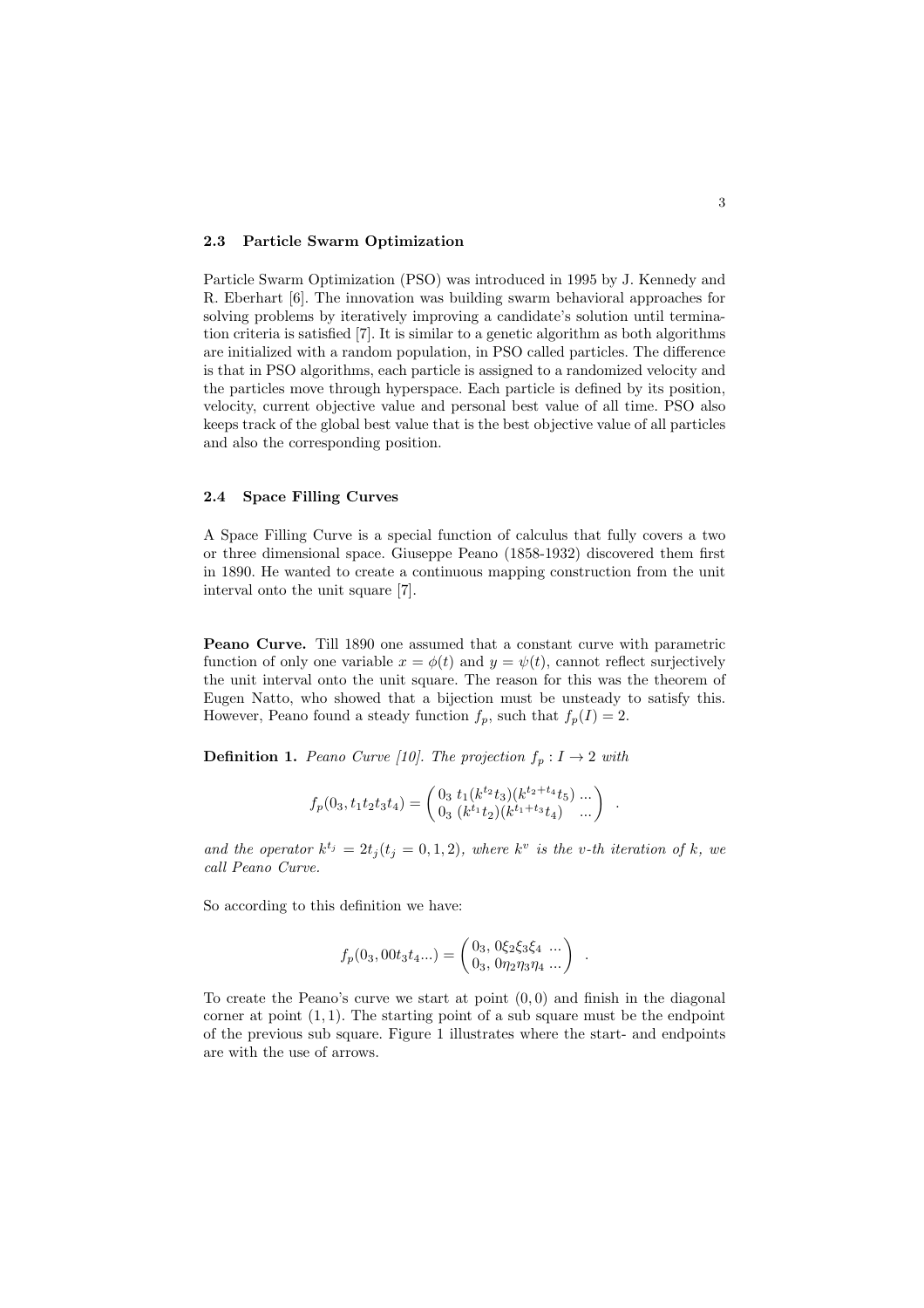

Fig. 1. Construction order and orientation for the Peano Curve.

Hilbert Curve. Peano (1890) introduced first the space-filling curves. Hilbert (1891) popularized their existence and gave an insight into their generation. His statement was that if the unit interval can be mapped steady onto the unit square, then also sub intervals can be mapped steadily onto sub squares. In the first step, Hilbert divided the unit interval into four sub intervals of the same size as well as the unit square into four equally sized sub squares, where each sub interval is mapped onto one sub square [7].

# 3 Implementation Details

This section describes shortly the practical changes and extensions that were necessary to implement for the experimental procedure. At first, some new classes had to be implemented to lay the basis for the new *Manganese-Nodule-Model*. These new classes help us to represent the nodules on the map and for background calculations as well as. Some of the new implemented classes and interfaces include: *DeployRing*, *DeploymentStrategy*, *ManganeseNodule*, *VisualManganeseNodule*. The used benchmarks for the manganese nodules distribution are independent files. Each line represents a *y*-value and each char represents an *x*-value in the coordinate system of the graphical user interface. The lines are filled with numbers from 0 to 7 in accordance with the size of the nodule, where zero means that no nodule can be found on this position.

#### 3.1 Peano/Hilbert Algorithms

The Peano algorithm is implemented using a recursive function, that is called every time when the agent moves into the next unit square. The function calls change from clockwise rotation to negative rotation (counterclockwise). The implementation of the Hilbert Algorithm is analogous to the Peano Algorithm (Alg. 1). The basic structure of how the exploring through the sub squares is done is fixed.

#### 4 Experimental Results

This section presents relevant results we achieved with the extended implementations to the application. The distance and the collected amount of manganese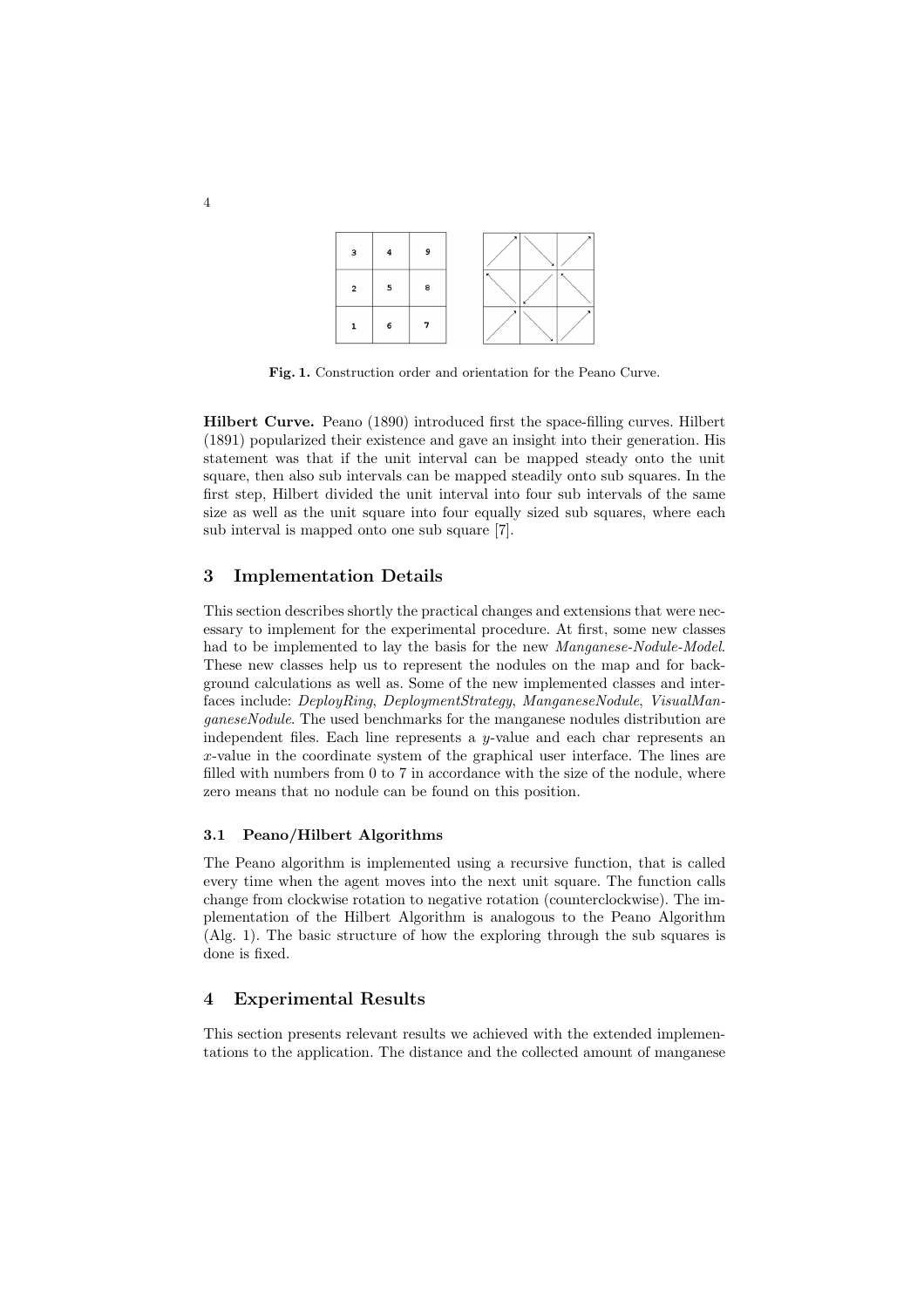# Algorithm 1: Pseudo Code Peano Algorithm

|        | peanoAlgorithm(length, direction, rotation, deep){<br>if under lowest level then                                                                                                   |
|--------|------------------------------------------------------------------------------------------------------------------------------------------------------------------------------------|
| return |                                                                                                                                                                                    |
| end    |                                                                                                                                                                                    |
|        | peanoAlgorithm(length, direction, clockwise rotation, deep-1)<br>step forward with given length and direction                                                                      |
|        | peanoAlgorithm(length, direction, counterclockwise rotation, deep-1)<br>step forward with given length and direction                                                               |
|        | peanoAlgorithm(length, direction, rotation, deep-1)<br>direction turn clockwise with given rotation degree<br>step forward with given length and direction                         |
|        | direction turn clockwise with given rotation degree<br>peanoAlgorithm(length, direction, counterclockwise rotation, deep-1)<br>step forward with given length and direction        |
|        | peanoAlgorithm(length, direction, rotation, deep-1)<br>step forward with given length and direction                                                                                |
|        | peanoAlgorithm(length, direction, counterclockwise rotation, deep-1)<br>direction turn counterclockwise with given rotation degree<br>step forward with given length and direction |
|        | direction turn counterclockwise with given rotation degree<br>peanoAlgorithm(length, direction, rotation, deep-1)<br>step forward with given length and direction                  |
|        | peanoAlgorithm(length, direction, counterclockwise rotation, deep-1)<br>step forward with given length and direction                                                               |
| }      | peanoAlgorithm(length, direction, rotation, deep-1)                                                                                                                                |

of all agents in one pass are the examined variables. The difference of agents between *Rob Total* and the sum of *Rob Hilbert* and *Rob Peano* are robots behaving according to the principles of typical Moving Algorithms.

# 4.1 Diamond, Square, Peano 0-50

In this experiment we increased the number of Peano Robots and ran 1000 iterations with every increase. This experiment runs with the benchmark Diamonds and the deployment strategy Square. With every increase of the number of Peano Robots, the covered distance of all robots increases by 30 000 m to 50 000 m with an average increase of 46 081*.*46 m. The collected manganese does not increase constantly. The global maximum of 53 080 kg is reached with a constellation of 44 Peano Robots (see Fig.2, left). The biggest discrepancy of 15 is between the first and the second measurement, with an increase of 589 %. The fewer meters a robot has to travel for the same amount of manganese, the more efficient it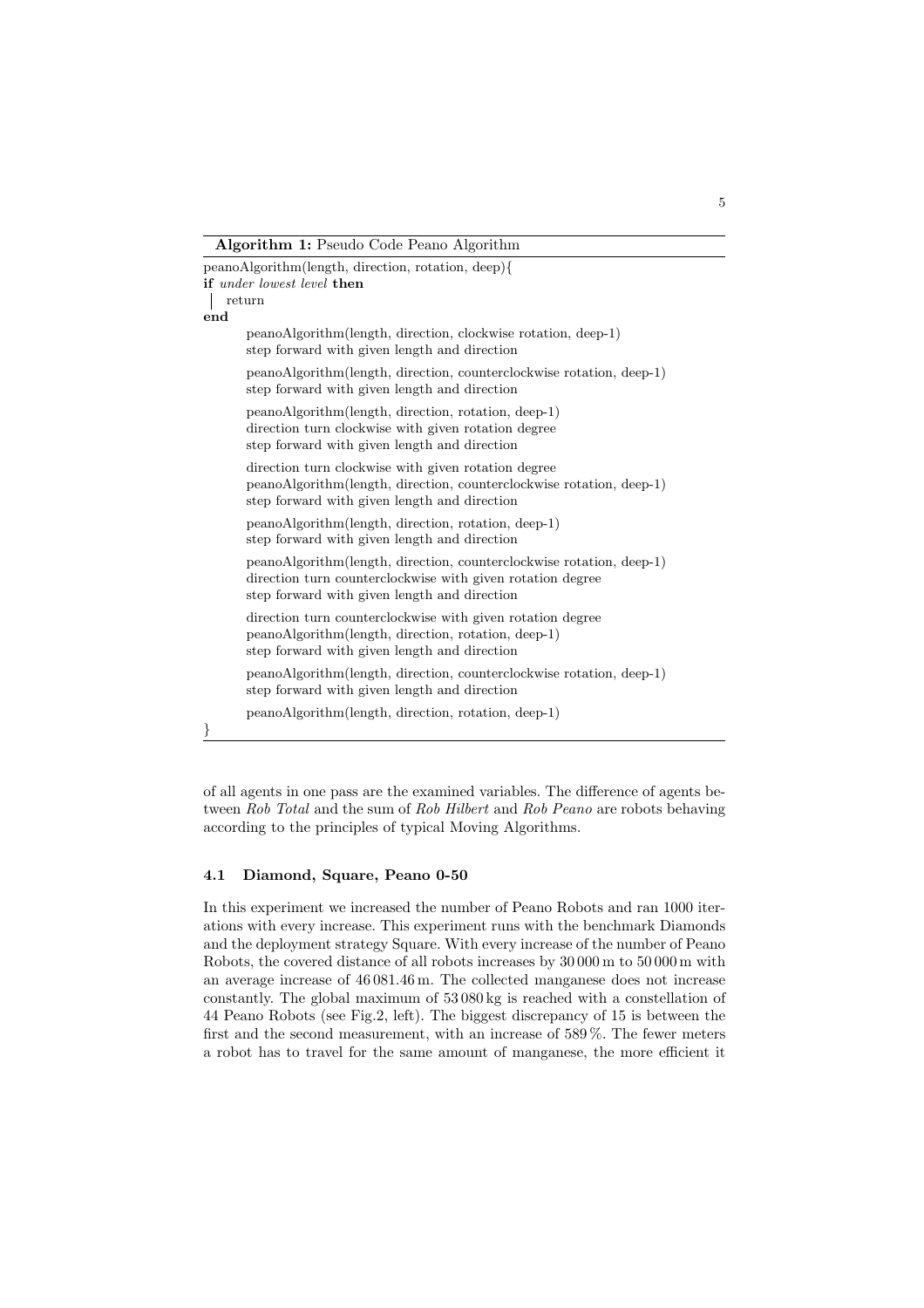is. The second diagram in Fig.2 (right) shows this relation of average distance per kg manganese for each number of Peano Robots. The best efficiency occurs without any Peano robot in the simulation with an average distance of  $3 \text{ m kg}^{-1}$  manganese. But as we can see in the other diagram (Fig.2, left) the total amount of manganese is very little. So we want to focus on analyzing all cases where Peano robots are involved. There are a few amounts of Peano robots with a very close distance per kg manganese. This is the case with the amount of 2, 3, 4, 5 and 6 Peano robots (average absolute deviation 3*.*9 m), with the amount of 16 to 21 Peano robots (average absolute deviation 3 m) or with the amount of 36 to 42 Peano robots (average absolute deviation 2*.*1 m). Another interesting point can be seen at 44 Peano Robots where the total manganese maximum is. The distance per kg manganese diagram shows here a local minimum of  $383 \text{ m kg}^{-1}$  manganese. This leads to the conclusion that we have a reasonably efficient constellation.



Fig. 2. Analysis of Diamonds, Square, Peano 0-50 increase: collected amount of manganese for (left); relation between the total amount of collected manganese and the distance all robots have covered.



Fig. 3. Diamond, Square, Peano 0-50: Screenshots experimental procedure after 500 iterations (left) resp. after 1000 iterations (right).

To run the simulation only with Hilbert Robots brings unsatisfactory results. In this case, the total amount of manganese breaks down roughly 21 % compared to the simulation run with 49 Hilbert Robots.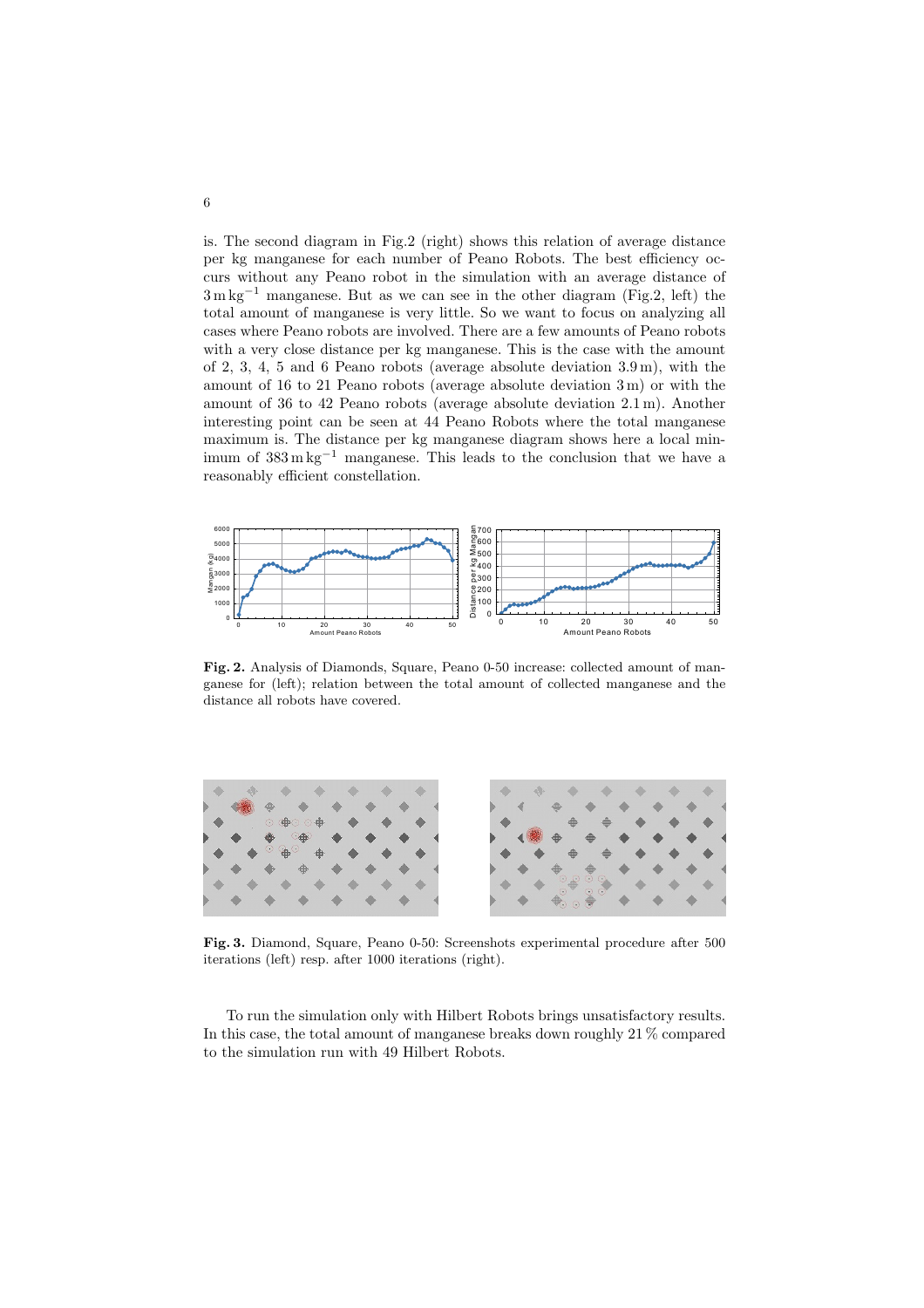#### 4.2 Lines, Square, Peano 0-50

In this experiment we switched our benchmark to the benchmark Lines. The deployment strategy is Square and we increase the number of Peano Robots from 0-50.



Fig. 4. Analysis of Lines, Square, Peano 0-50 increase: collected amount of manganese (left); relation between the total amount of collected manganese and the distance all robots have covered (right).



Fig. 5. Lines, Square, Peano 0-50: Screenshots experimental procedure after 500 iterations (left) resp. after 1000 iterations (right).

With every increase of the number of Peano Robots, the covered distance of all robots increases by 30 000 m to 50 000 m with an average increase of 46 081*.*46 m. This is identical to the results in Table 1. The collected manganese increases constantly up to an amount of 38 Peano Robots. The global maximum of 18 090 kg is reached with a constellation of 44 Peano Robots (see Fig. 4, left). With an amount of 6 Peano Robots we achieve a result of 10 341 kg total manganese. This is more than 50 % from what we achieve with our global maximum with 44 Peano Robots. That means, we have achieved half of the global maximum with an efficiency of  $26.99 \text{ m}\,\text{kg}^{-1}$  manganese in contrast to  $112.48 \text{ m}\,\text{kg}^{-1}$ manganese. In conclusion we get  $100\%$  more manganese for  $416.75\%$  less efficiency. That is in no reasonable relation to the benefits. Overall the distance per kg manganese increases almost linearly up to the global maximum of total manganese with 44 Peano Robots and goes steeply up afterwards. It is striking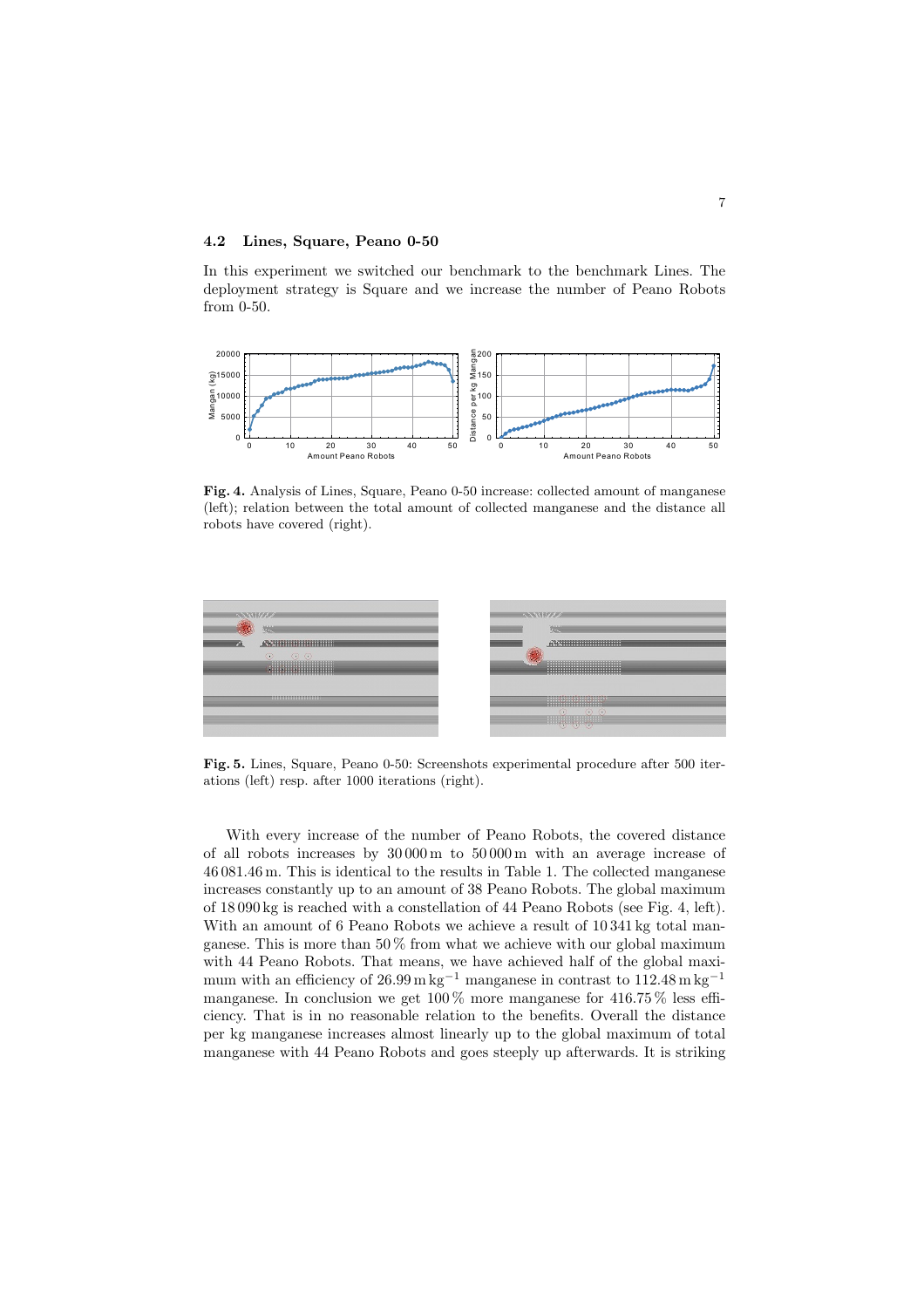that this experiment has its maximum with the same amount of Peano Robots. The only thing that distinguishes these two experiments are the used benchmark maps.

### 4.3 Diamond, Square, Peano 1-25-1, Hilbert 1-49

In this experiment we mixed Hilbert and Peano Robots as well as robots using the moving Algorithms described by [2]: Cohesion, Separation and Alignment. We begin with increasing the amount of both Peano and Hilbert Robots from 0 up to 25. Then all robots are either Peano or Hilbert Robots. From this point we decrease the amount of Peano Robots and keep increasing the amount of Hilbert Robots. This experiment runs with the benchmark Diamonds and the deployment strategy Square. A total of 1000 iterations were ran with every increase. The results are presented in Table 1.

On the whole the results of this experiment are related to the two experiments we did before. The Total Mangan diagramm (Fig. 6, left) shows a rapid growth in the first 25 iterations. This is justified because every time we increase the amount of robots by two, one Hilbert Robot and one Peano Robot. For the next 15 iterations (25-10 Peano & 25-40 Hilbert) the total collected amount of mangan is more or less even. This leads to the conclusion that both algorithms have a similar efficiency, as apparently the proportion of the robots between Peano and Hilbert are distributed, as long as there is a minimum of 20% of the other programmed Robots. If we pass this  $20\%$ , the efficiency breaks down very fast and there is a result of 100 more meter per kg mangan for the proportion of 1 Peano/49 Hilbert to 10 Peano/40 Hilbert. The latter marks also the maximum of the overall amount of collected mangen with 6078 kg. These are approximately 700 kg more mangan than running only one of the algorithms.



Fig. 6. Analysis of Diamonds, Square, Peano 1-25-1, Hilbert 1-49 increase: collected amount of manganese (left); relation between the total amount of collected manganese and the distance all robots have covered.

# 5 Conclusions and Future Work

This work focuses only on the idea to combine swarm behavior with deterministic leaders by using space filling curves. There are still many more things to try in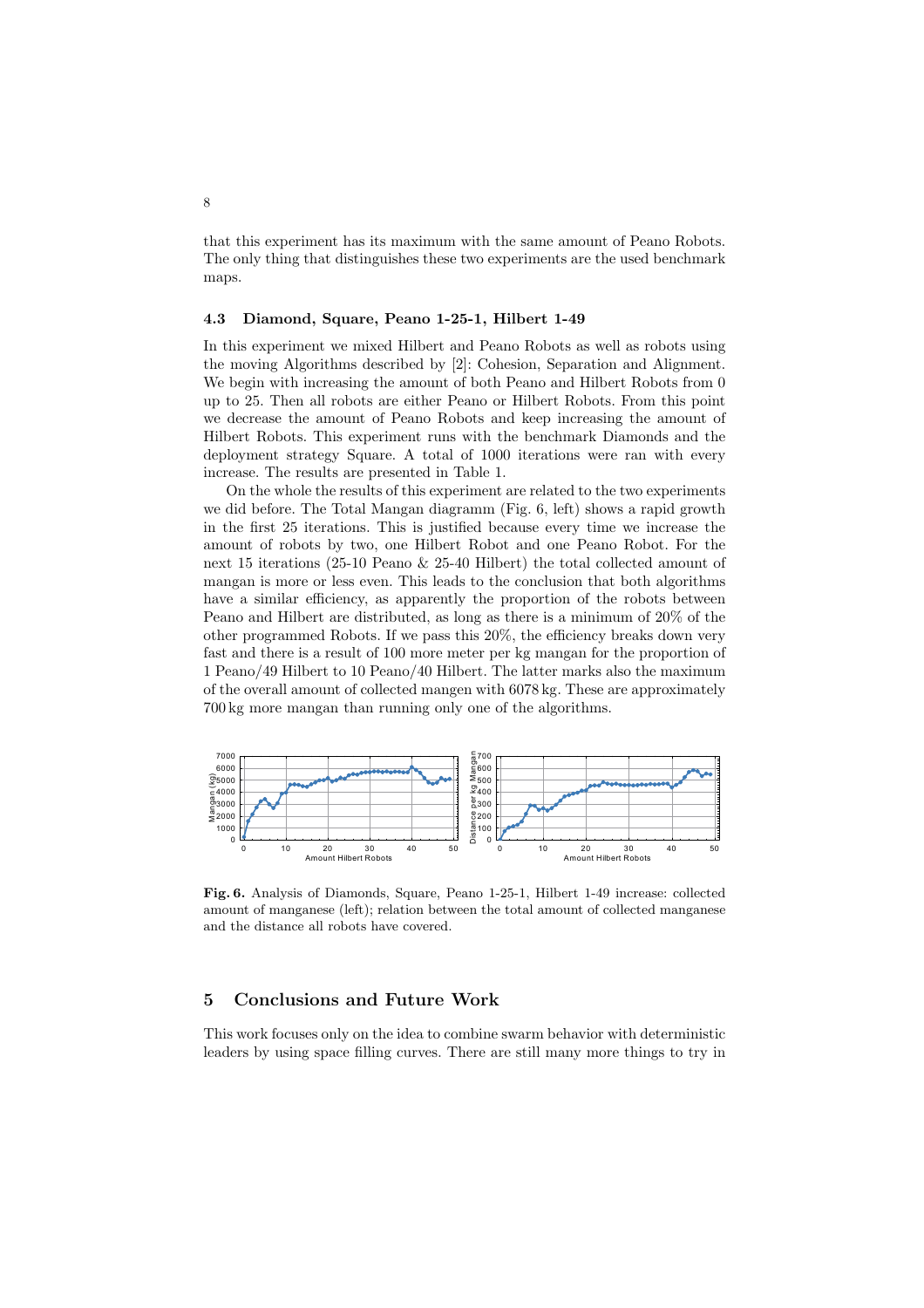| Exp. | <b>Benchmark</b> | Deploy. St. | Robots | Peano                    | Hilbert        | Mangan            | <b>Distance</b>  |
|------|------------------|-------------|--------|--------------------------|----------------|-------------------|------------------|
| 102  | Diamond          | Square      | 50     | $\overline{0}$           | $\overline{0}$ | 237 kg            | 673.03 m         |
| 103  | Diamond          | Square      | 50     | $\mathbf 1$              | $\mathbf 1$    | 1567 kg           | 114,910.56 m     |
| 104  | Diamond          | Square      | 50     | $\overline{2}$           | $\overline{2}$ | 2133 kg           | 220,147.01 m     |
| 105  | Diamond          | Square      | 50     | 3                        | 3              | 2715 kg           | 310,008.24 m     |
| 106  | Diamond          | Square      | 50     | $\overline{4}$           | $\overline{4}$ | 3222 kg           | 406,158.29 m     |
| 107  | Diamond          | Square      | 50     | 5                        | 5              | $3402$ kg         | 519,118.26 m     |
| 108  | Diamond          | Square      | 50     | $\,$ 6 $\,$              | 6              | 2976 kg           | 644,629.99 m     |
| 109  | Diamond          | Square      | 50     | $\overline{\mathbf{7}}$  | $\overline{7}$ | $2652$ kg         | 763,532.13 m     |
| 110  | Diamond          | Square      | 50     | 8                        | 8              | 3068 kg           | 871,160.00 m     |
| 111  | Diamond          | Square      | 50     | 9                        | 9              | 3854 kg           | 963,823.71 m     |
| 112  | Diamond          | Square      | 50     | 10                       | 10             | 3944 kg           | 1,040,938.41 m   |
| 113  | Diamond          | Square      | 50     | 11                       | 11             | $4597$ kg         | 1,125,638.16 m   |
| 114  | Diamond          | Square      | 50     | 12                       | 12             | $4628$ kg         | 1,226,243.96 m   |
| 115  | Diamond          | Square      | 50     | 13                       | 13             | 4587 kg           | 1,341,671.41 m   |
| 116  | Diamond          | Square      | 50     | 14                       | 14             | 4480 kg           | 1,466,358.73 m   |
| 117  | Diamond          | Square      | 50     | 15                       | 15             | $4424$ kg         | 1,602,618.82 m   |
| 118  | Diamond          | Square      | 50     | 16                       | 16             | 4631 kg           | 1,730,787.65 m   |
| 119  | Diamond          | Square      | 50     | 17                       | 17             | 4792 kg           | 1,847,645.98 m   |
| 120  | Diamond          | Square      | 50     | 18                       | 18             | 4971 kg           | 1,955,750.29 m   |
| 121  | Diamond          | Square      | 50     | 19                       | 19             | 4978 kg           | 2,049,028.65 m   |
| 122  | Diamond          | Square      | 50     | $20\,$                   | 20             | $5155$ kg         | 2,126,192.66 m   |
| 123  | Diamond          | Square      | 50     | 21                       | 21             | $4866 \text{ kg}$ | 2,189,012.96 m   |
| 124  | Diamond          | Square      | 50     | 22                       | 22             | 4972 kg           | 2,260,848.88 m   |
| 125  | Diamond          | Square      | 50     | 23                       | 23             | 5190 kg           | 2,350,150.97 m   |
| 126  | Diamond          | Square      | 50     | 24                       | 24             | $5102$ kg         | 2,458,013.63 m   |
| 127  | Diamond          | Square      | 50     | 25                       | 25             | $5386$ kg         | 2,525,939.83 m   |
| 128  | Diamond          | Square      | 50     | 24                       | 26             | $5494$ kg         | 2,538,747.79 m   |
| 129  | Diamond          | Square      | 50     | 23                       | 27             | $5439$ kg         | 2,550,909.82 m   |
| 130  | Diamond          | Square      | 50     | 22                       | 28             | 5583 kg           | 2,562,398.69 m   |
| 131  | Diamond          | Square      | 50     | 21                       | 29             | $5640 \text{ kg}$ | 2,573,282.37 m   |
| 132  | Diamond          | Square      | 50     | 20                       | 30             | $5646$ kg         | 2,583,499.01 m   |
| 133  | Diamond          | Square      | 50     | 19                       | 31             | $5709$ kg         | 2,593,153.25 m   |
| 134  | Diamond          | Square      | 50     | 18                       | 32             | 5709 kg           | $2,602,156.73$ m |
| 135  | Diamond          | Square      | 50     | 17                       | 33             | $5646$ kg         | 2,610,406.45 m   |
| 136  | Diamond          | Square      | 50     | 16                       | 34             | 5709 kg           | 2,617,783.89 m   |
| 137  | Diamond          | Square      | 50     | 15                       | 35             | $5625$ kg         | 2,624,155.36 m   |
| 138  | Diamond          | Square      | 50     | 14                       | 36             | $5691$ kg         | 2,629,374.63 m   |
| 139  | Diamond          | Square      | 50     | 13                       | 37             | $5679$ kg         | 2,635,330.66 m   |
| 140  | Diamond          | Square      | 50     | 12                       | 38             | 5631 kg           | 2,642,137.89 m   |
| 141  | Diamond          | Square      | 50     | 11                       | 39             | $5640 \text{ kg}$ | 2,649,930.41 m   |
| 142  | Diamond          | Square      | 50     | 10                       | 40             | $6078$ kg         | 2,658,829.66 m   |
| 143  | Diamond          | Square      | 50     | 9                        | 41             | $5826$ kg         | 2,668,914.30 m   |
| 144  | Diamond          | Square      | 50     | 8                        | 42             | 5590 kg           | 2,680,376.23 m   |
| 145  | Diamond          | Square      | 50     | $\overline{\phantom{a}}$ | 43             | $5157$ kg         | 2,692,600.50 m   |
| 146  | Diamond          | Square      | 50     | $\,6$                    | 44             | 4784 kg           | 2,705,362.02 m   |
| 147  | Diamond          | Square      | 50     | 5                        | 45             | $4674 \text{ kg}$ | 2,718,559.67 m   |
| 148  | Diamond          | Square      | 50     | $\overline{4}$           | 46             | 4771 kg           | 2,732,079.43 m   |
| 149  | Diamond          | Square      | 50     | 3                        | 47             | $5165$ kg         | 2,745,848.07 m   |
| 150  | Diamond          | Square      | 50     | $\overline{2}$           | 48             | 4994 kg           | 2,759,815.88 m   |
| 151  | Diamond          | Square      | 50     | $\mathbf{1}$             | 49             | $5084 \text{ kg}$ | 2,773,938.04 m   |

Table 1. Diamond, Square, Peano, Hilbert